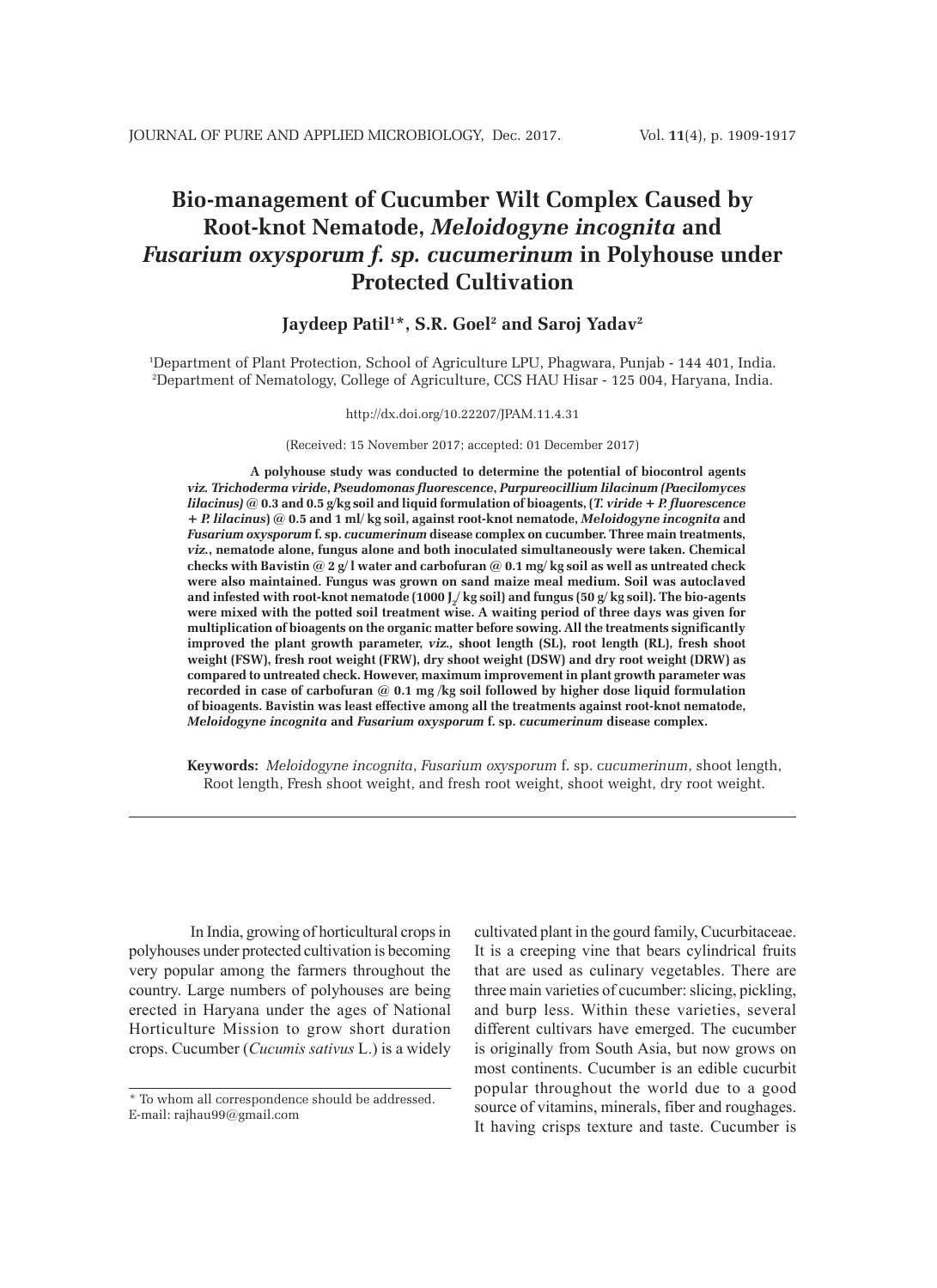truly a versatile vegetable because of wide range of uses from salads to pickles and digestive aids to beauty products. the caloric and nutritional value of cucumber is very low but it is a primary source of vitamins, mineral and fiber for human body (Keoprapari,1997). The annual production of cucumber in India is 698000 MT from 45000 ha area with productivity of 15.5 per ha only during 2012-13 (Anonymous, 2014). Polyhouse cultivation involves intensive cultivation of crops, optimum use of fertilizers and frequent use of irrigation, but continuous growing of the same crop with high day temperature and relative humidity within the greenhouse, polyhouse and low tunnel along with poor plant hygienic conditions inside and outside the greenhouse increase problem of soil borne pests and diseases including plant parasitic nematodes (Minuto *et al*., 2006) which results in the availability of ideal conditions for the growth and multiplication of these pests.

Under polyhouse cultivation crops, are attacked by a number of pests and diseases including nematodes which interfere with the successful cultivation under protected conditions. Among the nematodes, root-knot nematode (*Meloidogyne* spp.) is the most damaging under polyhouse conditions, parasitizing almost all the polyhouses crops. The damage becomes very severe in association with fungi. Though, yield loss due to this nematode is difficult to predict, approximate yield loss due to this nematode has been predicted by many authors in various crops. Another important biotic stress to which the crop exposed is the fungus, *Fusarium oxysporum* f. sp. *cucumerinum.* Considering the soil health, environmental safety and the long term hazards posed by the indiscriminate use of pesticides, bioagents promise to be the next best alternative for nematode management. With this aim, a study was conducted in a polyhouse to test the efficacy of certain easily available bioagents (*P. lilacinus, T. viride* and *P. fluorescence*) against *Meloidogyne incognita and Fusarium oxysporum*  f. sp. *cucumerinum* disease complex on cucumber.

# **MATERIALS AND METHODS**

Experiment was conducted in polyhouse  $(26.7\pm3)$  °C, 73.5 $\pm$ 11% Relative Humidity and 0.918 kPa) in earthen pots (18 cm diameter) filled

J PURE APPL MICROBIO*,* **11**(4), DECEMBER 2017.

with a mixture of autoclaved sandy loam soil (sand 70%, silt 22% and clay 8%, pH 7.5). Autoclaved soil would be infested with root-knot nematode @ 1000  $J_2$ /kg soil and fungus (50 g/kg soil) as per the treatment. The experiment was conducted in pots (1 kg capacity) containing infested soil. Inoculum of root knot nematode was obtained from the nematode infected cucumber at farmer's field in Hisar Haryana, India. Root knot nematode females collected from the cucumber roots were processed for perineal pattern to confirm the species of root knot nematode associated with the plant. The pure culture was prepared in steamed sterilized soil in pots and Inoculum was used for experimentation.

Pure culture of *F. oxysporum* isolated from the infested plants during random survey of polyhouses was maintained on PDA (Potato Dextrose Agar) in petriplates at  $(27\pm5)$  °C in order to mass-produce pure culture of the Fungus was grown on sand maize meal medium (700gm sand + maize meal 300gm + 150ml distilled water). The flasks were incubated in a BOD (Biological Oxygen Demand) incubator at a temperature of  $(27\pm1)$  °C for 15 days. During incubation, the flasks were shaken three times in a day, to ensure proper growth of the fungal mycelium on the sand maize meal medium.

Root-knot nematode and fungus was also inoculated carefully adding the homogenous suspension of the two pathogens at the root zone of the plants, as per treatment. Each pot would be infested with root-knot nematode (1000  $J_2$ /kg soil) and fungus (50g /kg soil) and treated with (carbofuran at 1 mg a.i./kg soil, Bavistin at 1 mg a.i./kg soil, *Trichoderma viride*, *Pseudomonas fluorescence*, *Purpureocillium lilacinum (Paecilomyces lilacinus)* @ 0.3 and 0.5 g/kg soil and liquid formulation of bioagents, (*T. viride* + *P. fluorescence* + *P. lilacinus*) @ 0.5 and 1 ml/ kg soil were incorporated to the potted soil as per treatment. Also waiting period of three days was given for multiplication of bioagents on the organic matter before sowing. After seven days each pot would be sown with cucumber cv Sania @ 5 seeds as per treatment and also maintain untreated check. Uninoculated pots and nematode + fungus inoculated pots served as controls. One plant per pot was retained after 30 days. Each treatment was replicated four times in a completely randomized block design during the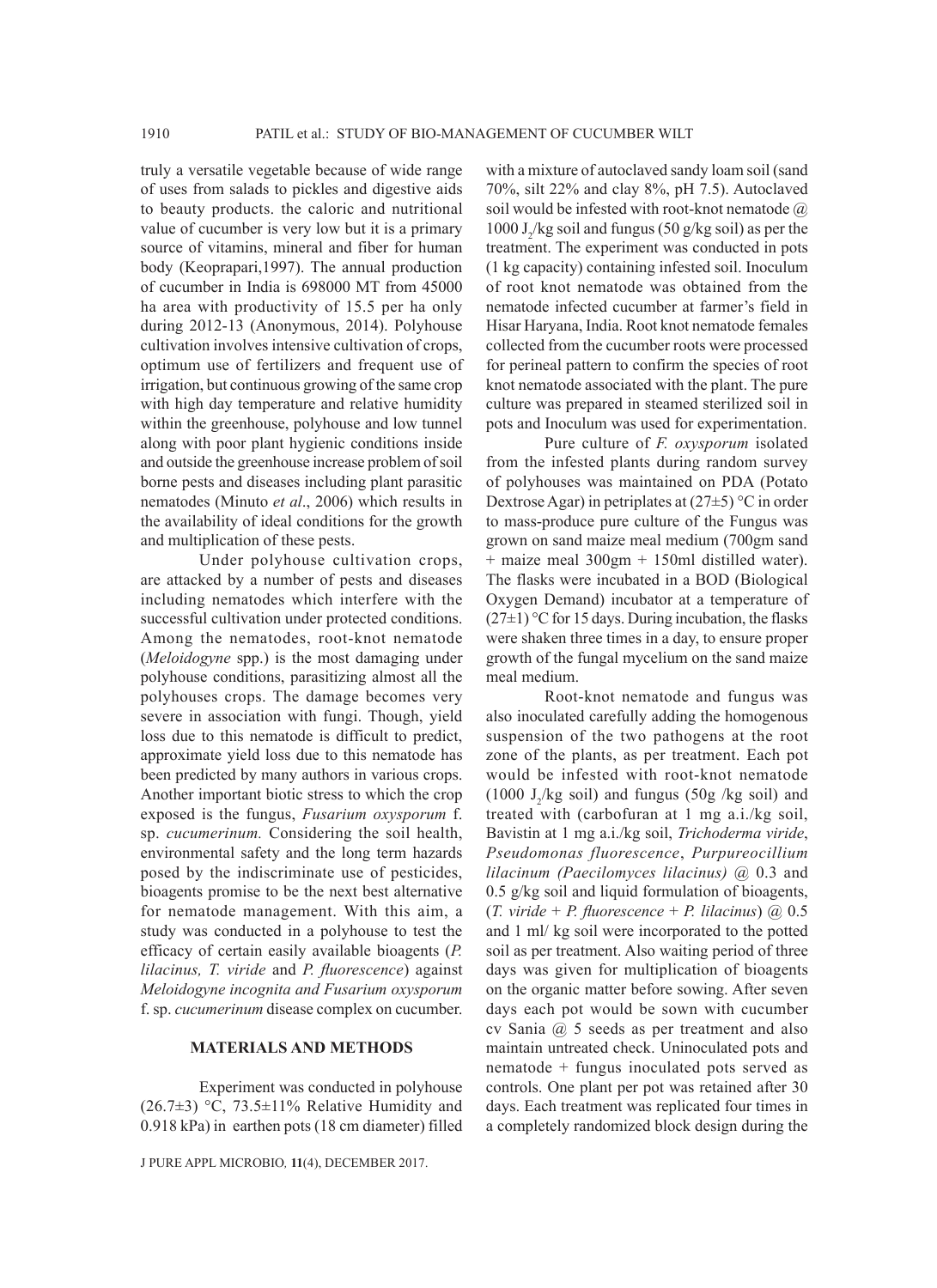months of April to June, 2015 in the polyhouse under protected conditions and watered daily so that each pot as per requirement.

Evaluations were performed 60 days after sowing. Measurements were made on the plant growth parameters (shoot length, fresh and dry shoot and root weight) observations were made on the root population of nematode *viz*., Number of galls per plant, Number of egg masses per plant, Number of eggs per egg mass, Final nematode population per pot. Nematode population in soil was processed as per the sieving method of Cobb´s sieving and decanting technique followed by Modified Baermann´s funnel technique for estimation of nematode population in soil. Per cent wilt incidence due to fungus was assessed using number of wilt infected plants /total number of plants taken for observation.

## **Statistical analysis**

Data were analysed using analysis of variance (ANOVA). Treatment means were compared and critical differences (CD) was calculated at P=0.05 to test for significant differences between treatments (T)

### **RESULTS**

Data indicated that shoot length in all the treatments was significantly better over untreated inoculated checks *viz*., nematode alone (87.5 cm), fungus alone (85.6 cm) and nematode  $+$  fungus simultaneously (83.9 cm). Among the various treatments, maximum shoot length was observed in liquid formulation of bio-agents (*T. viride* + *P. fluorescence* + *P. lilacinus*) @ 15 ml per kg soil (151.1 cm), followed by *Paecilomyces lilacinus* @ 0.5 g per kg soil (145.7 cm) irrespective of whether nematode inoculated individually or concomitantly. However, in plants inoculated with nematode alone, shoot length was maximum in case of liquid formulation of bio-agents (155.8 cm), followed by *P .lilacinus* (151.7 cm) as compared to untreated inoculated check (87.5 cm). Plants inoculated with fungus alone, shoot length was maximum in case of liquid formulation of bio-agents (149.6 cm), followed by *Trichoderma viride* @ 0.5 g per kg soil (143.9 cm) as compared to untreated inoculated check (85.6 cm). Plants inoculated with nematode and fungus concomitantly, shoot length was maximum in case of liquid formulation of bio-agents (147.9 cm), followed by *P. lilacinus* (146.9 cm) as compared to untreated inoculated check (83.9 cm). In general, shoot length was significantly less in all the treatments compared to untreated uninoculated check irrespective of whether inoculated individually or concomitantly both pathogens. Maximum reduction in shoot length was observed in the presence of nematode and fungus followed by fungus alone while minimum in case of nematode alone.

Fresh shoot weight in all the treatments was significantly better over untreated inoculated checks *viz.*, nematode alone (23.2 g), fungus alone  $(23.4 \text{ g})$  and nematode + fungus simultaneously (22.90 g). Among the various treatments, maximum fresh shoot weight was observed in liquid formulation of bio-agents (*T. viride* + *P. fluorescence* + *P. lilacinus*) @ 15 ml per kg soil (59.1 g), followed by *Paecilomyces lilacinus* @ 0.5 g per kg soil (55.7 g) irrespective of whether nematode or fungus inoculated individually or concomitantly. However, in plants inoculated with nematode alone, fresh shoot weight was maximum in case of liquid formulation of bio-agents (64.7 g), followed by *P. lilacinus*  $\omega$  0.5 g per kg soil (64.7) g) as compared to untreated inoculated check (23.2 g). Plants inoculated with fungus alone, fresh shoot weight was maximum in case of liquid formulation (57.2 g), followed by *T. viride* @ 0.5 g per kg soil (54.1 g) as compared to untreated inoculated check (23.4). Plants inoculated with nematode and fungus concomitantly, fresh shoot weight was maximum in case of liquid formulation of bio-agents (55.2 g), followed by *P. lilacinus* (5.6 g) as compared to untreated inoculated check. In general, fresh shoot weight was significantly less in all the treatments compared to untreated uninoculated check irrespective of whether inoculated individually or concomitantly with nematode and fungus. Maximum reduction in fresh shoot weight was observed in the presence of both nematode and fungus followed by fungus alone and minimum in case of nematode alone.

Dry root weight in all the treatments was significantly better over untreated inoculated checks *viz.*, nematode alone (2.19 g), fungus alone  $(2.00 \text{ g})$  and nematode + fungus simultaneously (1.76 g). Among the various treatments, maximum dry root weight was observed in liquid formulation of bio-agents (*T. viride* + *P. fluorescence* + *P.*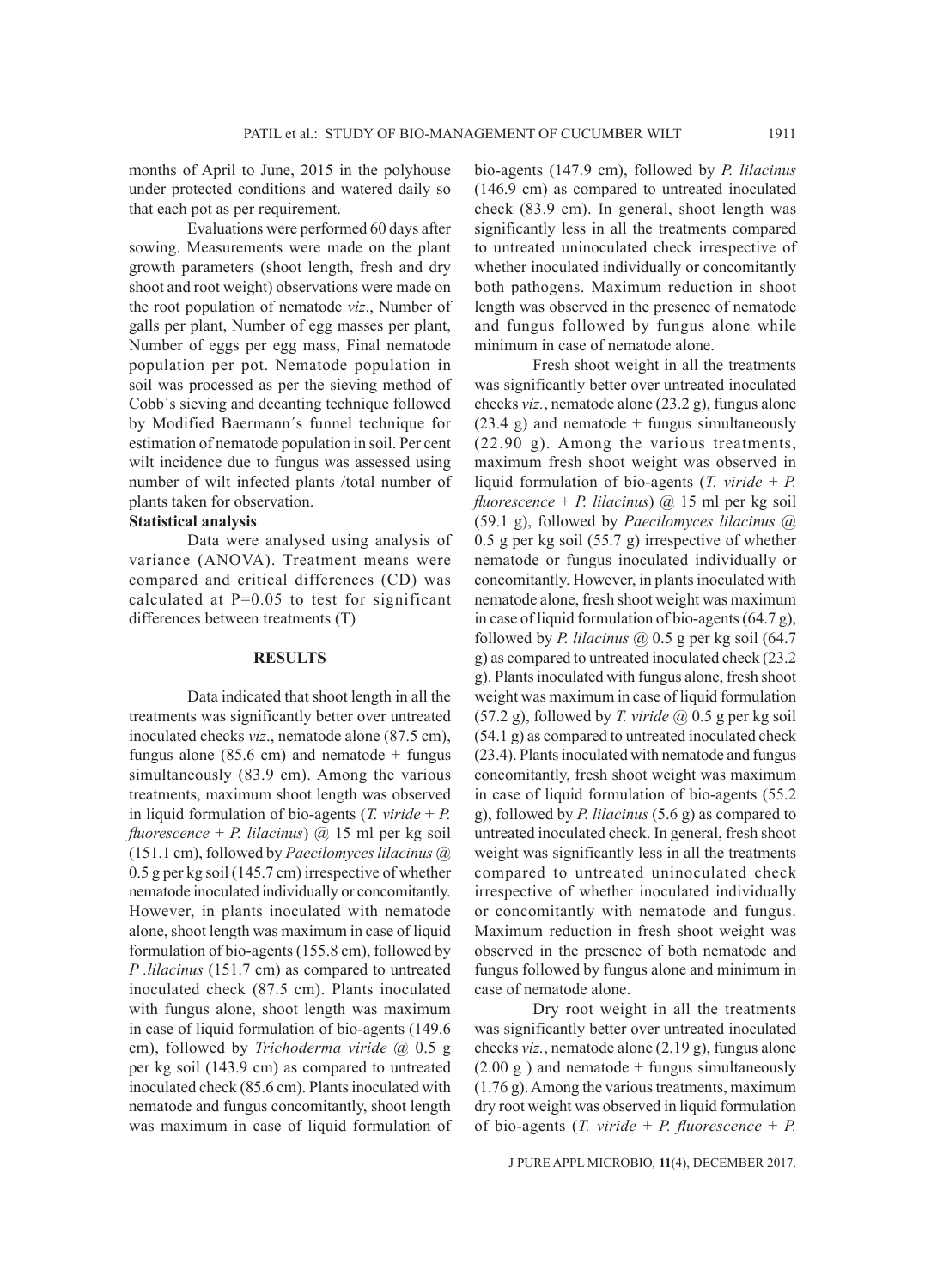*lilacinus*) @ 15 ml per kg soil (6.57 g), followed by *Paecilomyces lilacinus* @ 0.5 g per kg soil (5.56 g) irrespective of whether nematode or fungus inoculated individually or concomitantly. However, in plants inoculated with nematode alone, dry root weight was maximum in case of liquid formulation of bio-agents (7.27 g), followed by *P. lilacinus* (6.7 g) as compared to untreated inoculated check

| <b>Treatments</b>                                                  | Nematode<br>alone | Fungus<br>alone | Nematode<br>$+$ fungus | Mean  |
|--------------------------------------------------------------------|-------------------|-----------------|------------------------|-------|
| T1: Trichoderma viride $(a)$ 0.3 g/pot                             | 136.5             | 131.8           | 126.6                  | 131.6 |
| T2: Trichoderma viride $(a)$ 0.5 g/pot                             | 145.6             | 143.9           | 137.9                  | 142.4 |
| T3: Pseudomonas fluorescence $(a)$ 0.3 g/pot                       | 138.1             | 128.6           | 130.8                  | 132.5 |
| T4: Pseudomonas fluorescence $(a)$ 0.5 g/pot                       | 149.1             | 141.1           | 140.9                  | 143.7 |
| T5: Paecilomyces lilacinus $(a)$ 0.3 g/pot                         | 140.4             | 127.7           | 134.6                  | 134.2 |
| T6: Paecilomyces lilacinus $(a)$ 0.5 g/pot                         | 151.7             | 138.6           | 146.9                  | 145.7 |
| T7: Liquid formulation of bio-agents $(T. viride +$                | 142.6             | 135.9           | 134.8                  | 137.8 |
| <i>P. fluorescence</i> + <i>P. lilacinus</i> ) $\omega$ 10 gm/ pot |                   |                 |                        |       |
| T8: Liquid formulation of bio-agents $(a)$ 15 gm/ pot              | 155.8             | 149.6           | 147.9                  | 151.1 |
| T9: Carbofuran $(a)$ 0.1 g/ pot                                    | 159.2             | 1217            | 155.9                  | 145.6 |
| T10: Drenching with Bavistin $(a)$ 2 g/l water                     | 119.6             | 154.2           | 122.2                  | 132.0 |
| T11: Untreated check (inoculated)                                  | 87.5              | 85.6            | 83.9                   | 85.7  |
| T12: Untreated check (uninoculated)                                | 164.8             | 165.4           | 166.1                  | 165.4 |
| Mean                                                               | 140.9             | 135.3           | 135.7                  |       |

**Table 1.** Effect of soil treatment with bio-agents on shoot length (cm) of cucumber infested with *M. incognita* and fungus

CD @ 5% level Treatment: 1.4 Sub treatment: 2.8 Treatment X Sub treatment: 4.9

| <b>Table 2.</b> Effect of soil treatment with bio-agents on dry      |  |
|----------------------------------------------------------------------|--|
| shoot weight $(g)$ of cucumber infested with M. incognita and fungus |  |

| <b>Treatments</b>                                                                                                                                                                                                                                                                                                                           | Nematode<br>alone                                          | Fungus<br>alone                                      | Nematode<br>$+$ fungus                                      | Mean                                                        |
|---------------------------------------------------------------------------------------------------------------------------------------------------------------------------------------------------------------------------------------------------------------------------------------------------------------------------------------------|------------------------------------------------------------|------------------------------------------------------|-------------------------------------------------------------|-------------------------------------------------------------|
| T1: Trichoderma viride $(a)$ 0.3 g/pot<br>T2: Trichoderma viride $(a)$ 0.5 g/pot<br>T3: Pseudomonas fluorescence $(a)$ 0.3 g/pot<br>T4: Pseudomonas fluorescence $(a)$ 0.5 g/pot<br>T5: Paecilomyces lilacinus $(a)$ 0.3 g/pot<br>T6: Paecilomyces lilacinus $(a)$ 0.5 g/pot<br>T7: Liquid formulation of bio-agents ( <i>T. viride</i> $+$ | 12.49<br>1947<br>14.49<br>19.39<br>15.74<br>20.24<br>18.65 | 11.7<br>17.6<br>13.7<br>18.3<br>14.7<br>19.0<br>16.9 | 10.50<br>16.24<br>12.49<br>16.99<br>13.75<br>17.50<br>15.49 | 13.24<br>17.85<br>13.91<br>18.10<br>14.08<br>18.86<br>16.55 |
| <i>P. fluorescence</i> + <i>P. lilacinus</i> ) $\omega$ 10 gm/ pot<br>T8: Liquid formulation of bio-agents $(a)$ 15 gm/ pot<br>T9: Carbofuran $(a)$ 0.1 g/ pot<br>T10: Drenching with Bavistin $(a)$ 2 g/l water<br>T11: Untreated check (inoculated)<br>T12: Untreated check (uninoculated)<br>Mean                                        | 21.94<br>23.50<br>11.75<br>5.82<br>24.75<br>17.35          | 20.7<br>22.5<br>24.0<br>5.6<br>25.0<br>17.48         | 19.07<br>21.24<br>12.74<br>4.76<br>24.49<br>15.44           | 21.13<br>22.66<br>16.16<br>5.56<br>24.75                    |

CD @ 5% level Treatment: 0.74 Sub treatment: 1.49 Treatment X Sub treatment: 2.59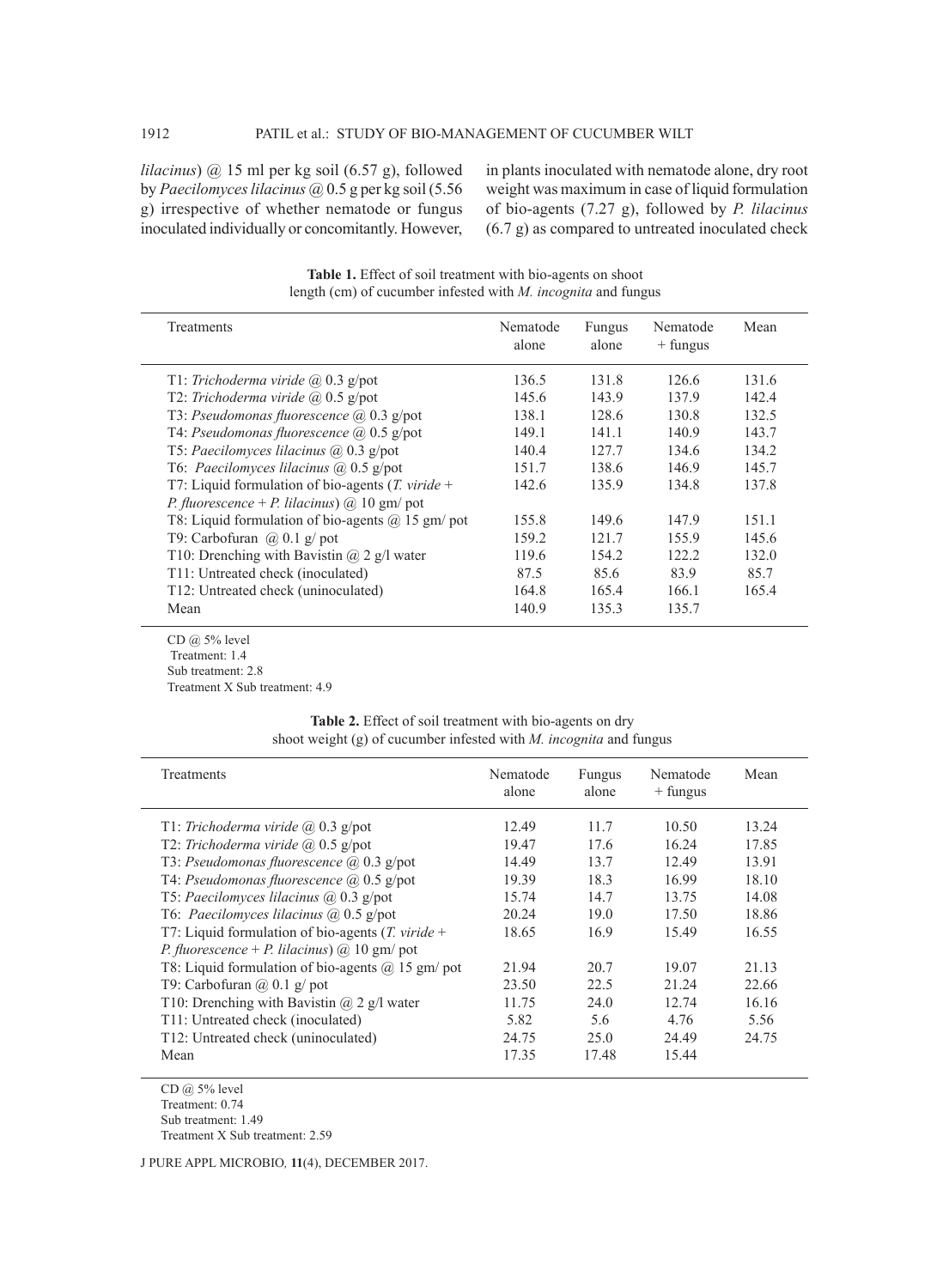(2.19 g). Plants inoculated with fungus alone, dry root weight was maximum in case of liquid formulation of bio-agents (6.70 g), followed by *T. viride* (6.30 g) as compared to untreated inoculated check (2.0 g). Plants inoculated with nematode and fungus concomitantly, dry root weight was maximum in case of liquid formulation of bioagents (5.78 g), followed by *P. lilacinus* (4.99 g)

**Table 3.** Effect of soil treatment with bio-agents on dry root weight (g) of cucumber infested with *M. incognita* and fungus

| Treatments                                                         | Nematode<br>alone | Fungus<br>alone | Nematode<br>$+$ fungus | Mean  |
|--------------------------------------------------------------------|-------------------|-----------------|------------------------|-------|
| T1: Trichoderma viride $(a)$ 0.3 g/pot                             | 3.86              | 4.2             | 3.20                   | 3.75  |
| T2: Trichoderma viride $(a)$ 0.5 g/pot                             | 5.04              | 6.3             | 4.26                   | 5.19  |
| T3: Pseudomonas fluorescence $(a)$ 0.3 g/pot                       | 4.04              | 3.8             | 3.45                   | 3.75  |
| T4: Pseudomonas fluorescence $(a)$ 0.5 g/pot                       | 5.43              | 5.2             | 4.74                   | 5 1 1 |
| T5: Paecilomyces lilacinus $(a)$ 0.3 g/pot                         | 4.42              | 3.5             | 3.67                   | 3.86  |
| T6: Paecilomyces lilacinus $(a)$ 0.5 g/pot                         | 6.75              | 4.9             | 4.99                   | 5.56  |
| T7: Liquid formulation of bio-agents ( <i>T. viride</i> $+$        | 4.72              | 4.5             | 3.93                   | 4.36  |
| <i>P. fluorescence</i> + <i>P. lilacinus</i> ) $\omega$ 10 gm/ pot |                   |                 |                        |       |
| T8: Liquid formulation of bio-agents $(a)$ 15 gm/ pot              | 7.27              | 6.7             | 5.78                   | 6.57  |
| T9: Carbofuran $\omega(0.1)$ g/ pot                                | 8.12              | 3.6             | 7.81                   | 6.50  |
| T10: Drenching with Bavistin $(a)$ 2 g/l water                     | 4.09              | 7.3             | 3.72                   | 5.01  |
| T11: Untreated check (inoculated)                                  | 2.19              | 2.0             | 1.76                   | 1.99  |
| T12: Untreated check (uninoculated)                                | 9.01              | 8.8             | 8.50                   | 8.75  |
| Mean                                                               | 5.40              | 5.05            | 4.65                   |       |
|                                                                    |                   |                 |                        |       |

CD @ 5% level Treatment: 0.43 Sub treatment: 0.87 Treatment X Sub treatment: 1.51

|                                                                         | <b>Table 4.</b> Effect of soil treatment with bio-agents on number |  |  |  |
|-------------------------------------------------------------------------|--------------------------------------------------------------------|--|--|--|
| of galls/plant of cucumber infested with <i>M. incognita</i> and fungus |                                                                    |  |  |  |

| <b>Treatments</b>                                                  | Nematode<br>alone | Nematode<br>$+$ fungus | Mean        |
|--------------------------------------------------------------------|-------------------|------------------------|-------------|
| T1: Trichoderma viride $(a)$ , 0.3 g/pot                           | 212(14.6)         | 206(14.4)              | 209(14.5)   |
| T2: Trichoderma viride $(a)$ , 0.5 g/pot                           | 179(13.4)         | 172(13.2)              | 175.5(13.3) |
| T3: Pseudomonas fluorescence $(a)$ 0.3 g/pot                       | 205(14.4)         | 194(13.9)              | 199.5(14.1) |
| T4: Pseudomonas fluorescence $(a)$ 0.5 g/pot                       | 174(13.3)         | 166(12.9)              | 170(13.1)   |
| T5: Paecilomyces lilacinus $(a)$ 0.3 g/pot                         | 192(13.9)         | 185(13.6)              | 188.5(13.8) |
| T6: Paecilomyces lilacinus $(a)$ 0.5 g/pot                         | 167(13.0)         | 161(12.7)              | 164(12.8)   |
| T7: Liquid formulation of bio-agents $(T. viride +$                | 186(13.7)         | 180(13.4)              | 183 (13.6)  |
| <i>P. fluorescence</i> + <i>P. lilacinus</i> ) $\omega$ 10 gm/ pot |                   |                        |             |
| T8: Liquid formulation of bio-agents $(a)$ 15 gm/ pot              | 160(12.7)         | 153(12.4)              | 156.5(12.6) |
| T9: Carbofuran $(a)$ 0.1 g/ pot                                    | 153(12.4)         | 145(12.1)              | 149(12.3)   |
| T10: Drenching with Bavistin $(a)$ 2 g/l water                     | 217(14.8)         | 208(14.4)              | 212.5(14.6) |
| T11: Untreated check (inoculated)                                  | 313(17.7)         | 307(17.6)              | 310 (17.6)  |
| T12: Untreated check (uninoculated)                                | 0(1.0)            | 0(1.0)                 | 0.0(1.0)    |
| Mean                                                               | 12.9              | 12.6                   |             |

Data in parenthesis are the square root ("n+1) transformed values of respective data

CD  $\ddot{\omega}$  5% level

Treatment: 0.04

Sub treatment: 0.09

Treatment X Sub treatment: 0.14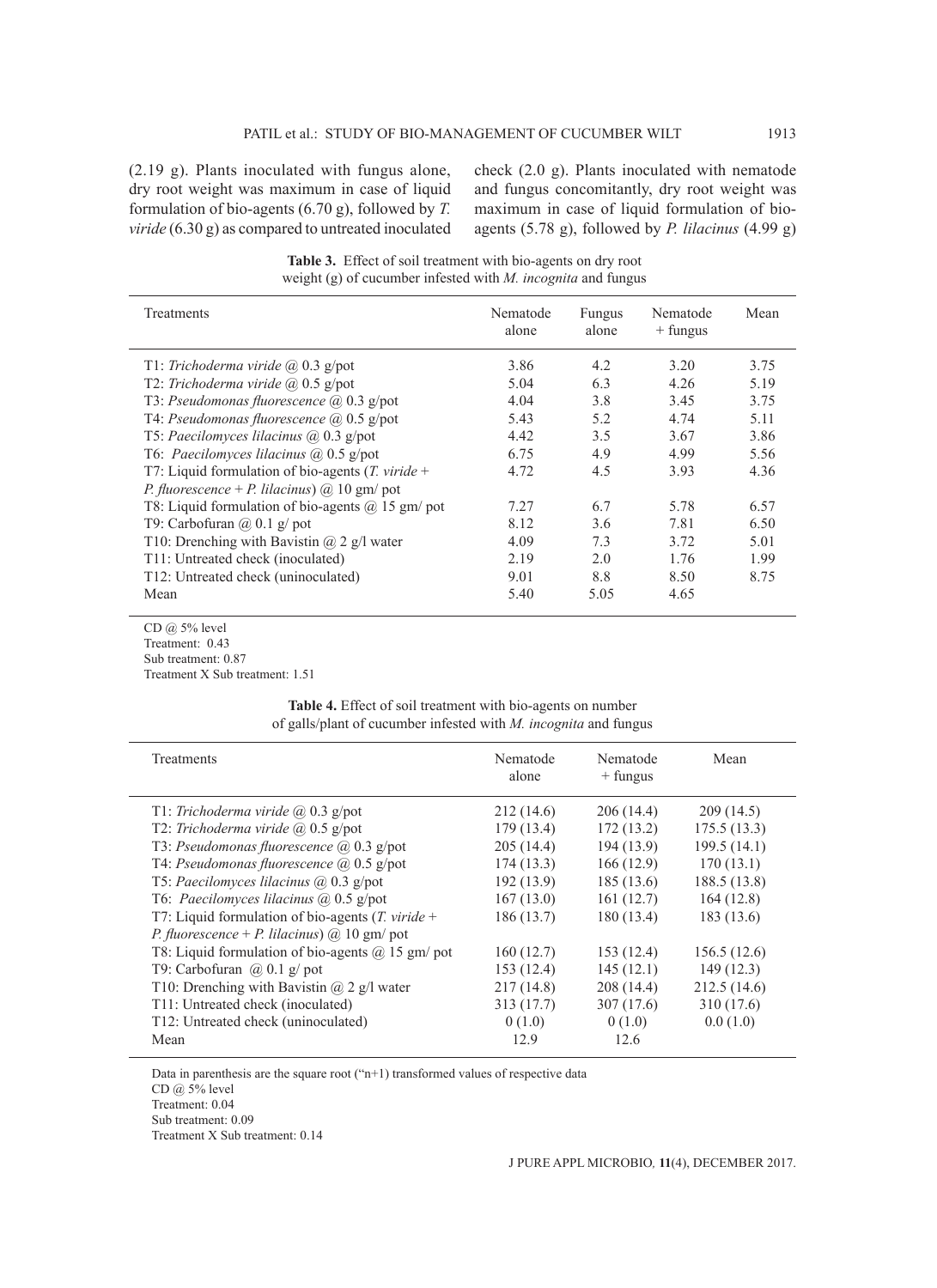as compared to untreated inoculated check (1.76 g). Maximum reduction in dry root weight was observed in the presence of nematode and fungus followed by fungus alone and minimum in case of nematode alone. In general, dry root weight was significantly lesser in all the treatments compared to untreated uninoculated check irrespective of

| Treatments                                                         | Nematode<br>alone | Nematode<br>$+$ fungus | Mean         |
|--------------------------------------------------------------------|-------------------|------------------------|--------------|
| T1: Trichoderma viride $(a)$ 0.3 g/pot                             | 222(14.9)         | 204(14.3)              | 213(14.6)    |
| T2: Trichoderma viride $(a)$ , 0.5 g/pot                           | 173(13.2)         | 164(12.9)              | 168.5(13.0)  |
| T3: Pseudomonas fluorescence @ 0.3 g/pot                           | 215(14.7)         | 195(14.0)              | 205(14.4)    |
| T4: Pseudomonas fluorescence $(a)$ 0.5 g/pot                       | 162(12.8)         | 154(12.4)              | 158 (12.6)   |
| T5: Paecilomyces lilacinus $(a)$ 0.3 g/pot                         | 195(14.0)         | 186(13.7)              | 190.5 (13.8) |
| T6: Paecilomyces lilacinus $(a)$ 0.5 g/pot                         | 156(12.5)         | 149(12.2)              | 152.5(12.4)  |
| T7: Liquid formulation of bio-agents $(T. viride +$                | 183(13.6)         | 173(13.2)              | 178 (13.4)   |
| <i>P. fluorescence</i> + <i>P. lilacinus</i> ) $\omega$ 10 gm/ pot |                   |                        |              |
| T8: Liquid formulation of bio-agents $(a)$ 15 gm/ pot              | 149(12.2)         | 144(12.1)              | 146.5(12.1)  |
| T9: Carbofuran $\omega(0.1)$ g/ pot                                | 128(11.3)         | 122(11.1)              | 125(11.2)    |
| T10: Drenching with Bavistin $(a)$ 2 g/l water                     | 345(18.6)         | 342(18.5)              | 343.5 (18.5) |
| T11: Untreated check (inoculated)                                  | 454(21.3)         | 448 (21.2)             | 451 (21.2)   |
| T12: Untreated check (uninoculated)                                | 0.0(1.0)          | 0.0(1.0)               | 0.0(1.0)     |
| Mean                                                               | 13.3              | 13.1                   |              |

**Table 5.** Effect of soil treatment with bio-agents on number of egg masses/plant of cucumber infested with *M. incognita* and fungus

Data in parenthesis are the square root ("n+1) transformed values of respective data CD  $\omega$  5% level Treatment: 0.04 Sub treatment: 0.11 Treatment X Sub treatment: 0.16

|  |  |  | <b>Table 6.</b> Effect of soil treatment with bio-agents on final nematode |  |
|--|--|--|----------------------------------------------------------------------------|--|
|  |  |  | population/200 cc soil of cucumber infested with M. incognita and fungus   |  |

| Treatments                                            | Nematode<br>alone | Nematode<br>$+$ fungus | Mean         |
|-------------------------------------------------------|-------------------|------------------------|--------------|
| T1: Trichoderma viride $(a)$ 0.3 g/pot                | 226(15.0)         | 216(14.7)              | 221 (14.9)   |
| T2: Trichoderma viride $(a)$ 0.5 g/pot                | 189(13.8)         | 182(13.5)              | 185.5(13.6)  |
| T3: Pseudomonas fluorescence $(a)$ 0.3 g/pot          | 216(14.7)         | 205(14.4)              | 210.5(14.5)  |
| T4: Pseudomonas fluorescence $(a)$ 0.5 g/pot          | 185(13.6)         | 179(13.4)              | 182(13.5)    |
| T5: Paecilomyces lilacinus $(a)$ 0.3 g/pot            | 205(14.4)         | 198(14.1)              | 201.5(14.2)  |
| T6: Paecilomyces lilacinus $(a)$ 0.5 g/pot            | 180(13.4)         | 176(13.3)              | 178 (13.4)   |
| T7: Liquid formulation of bio-agents $(T. viride +$   | 194(13.9)         | 188 (13.7)             | 191 (13.8)   |
| P. fluorescence + P. lilacinus) @ 10 gm/ pot          |                   |                        |              |
| T8: Liquid formulation of bio-agents $(a)$ 15 gm/ pot | 175(13.2)         | 168(13.0)              | 171.5(13.1)  |
| T9: Carbofuran $(a)$ 0.1 g/ pot                       | 166(12.9)         | 154(12.4)              | 160(12.7)    |
| T10: Drenching with Bavistin $(a)$ 2 g/l water        | 466(21.6)         | 452(21.3)              | 459 (21.4)   |
| T11: Untreated check (inoculated)                     | 644(25.4)         | 637(25.3)              | 640.5 (25.3) |
| T12: Untreated check (uninoculated)                   | 0(1.0)            | 0(1.0)                 | 0.0(1.0)     |
| Mean                                                  | 14.4              | 14.1                   |              |

Data in parenthesis are the square root ("n+1) transformed values of respective data

CD  $\omega$  5% level

Treatment: 0.03

Sub treatment: 0.09, Treatment X Sub treatment: 0.13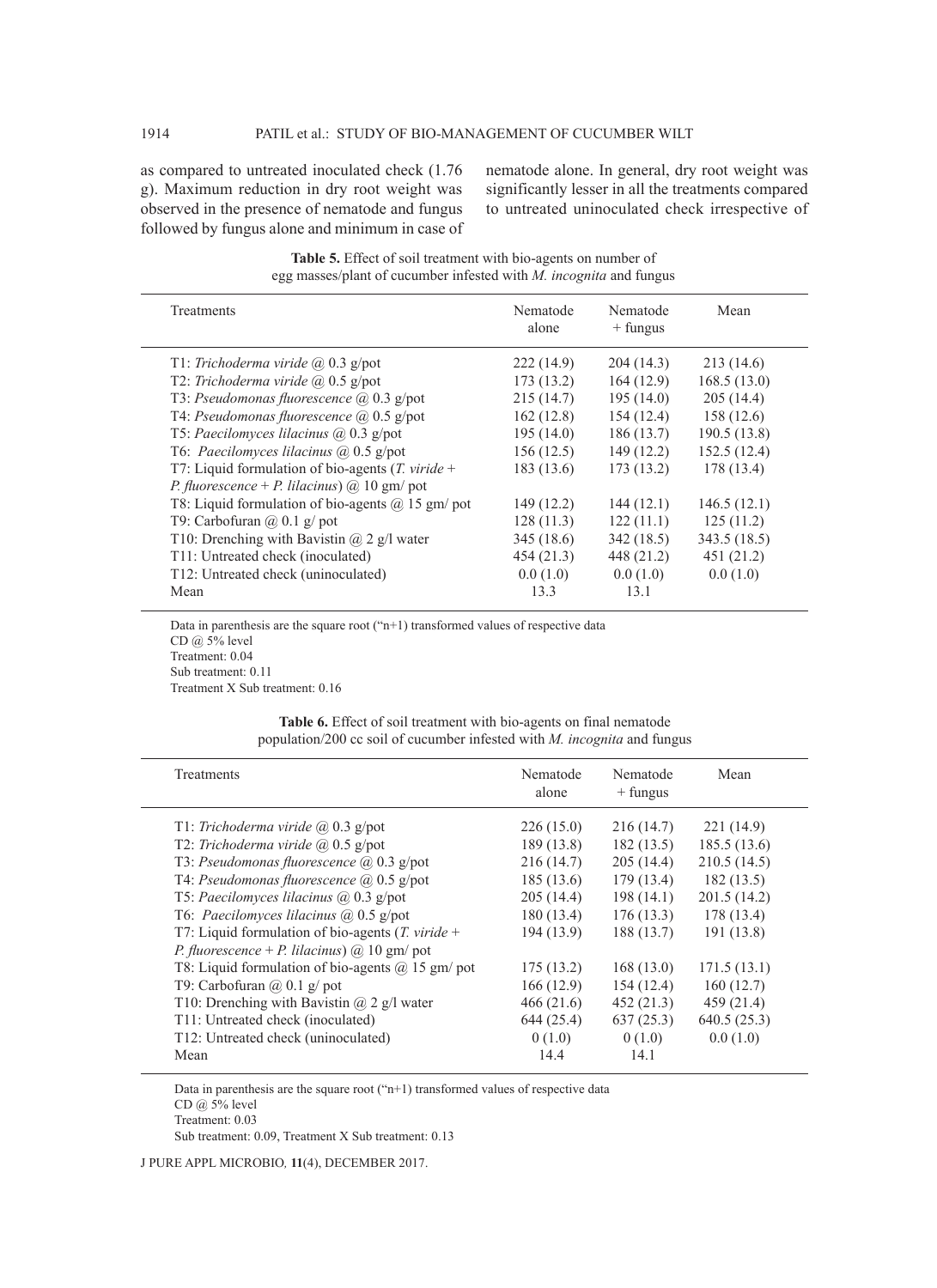whether inoculated individually or concomitantly with nematode and fungus.

Number of galls per plant in all the treatments was significantly reduced over untreated inoculated checks *viz*., nematode alone (313) and nematode + fungus simultaneously (307). Among the various treatments, minimum number of galls per plant was observed in liquid formulation

**Table 7.** Effect of soil treatment with bio-agents on fungus incidence (%) of cucumber infested with *M. incognita* and fungus

| Treatments                                                         | After 15 days | After 30 days | Mean       |
|--------------------------------------------------------------------|---------------|---------------|------------|
| T1: Trichoderma viride $(a)$ 0.3 g/pot                             | 30(33.4)      | 35(36.5)      | 32.5(35.0) |
| T2: Trichoderma viride $(a)$ 0.5 g/pot                             | 20(26.9)      | 25(30.3)      | 27.5(28.6) |
| T3: Pseudomonas fluorescence $(a)$ 0.3 g/pot                       | 25(30.2)      | 30(33.4)      | 27.5(31.8) |
| T4: Pseudomonas fluorescence $(a)$ 0.5 g/pot                       | 20(26.9)      | 25(30.2)      | 22.5(28.5) |
| T5: Paecilomyces lilacinus $(a)$ 0.3 g/pot                         | 25(30.2)      | 33 (34.9)     | 29(32.5)   |
| T6: Paecilomyces lilacinus $(a)$ 0.5 g/pot                         | 15(23.0)      | 20(26.9)      | 17.5(25.0) |
| T7: Liquid formulation of bio-agents $(T. viride +$                | 25(30.2)      | 25(30.2)      | 25(30.2)   |
| <i>P. fluorescence</i> + <i>P. lilacinus</i> ) $\omega$ 10 gm/ pot |               |               |            |
| T8: Liquid formulation of bio-agents $@$ 15 gm/ pot                | 15(23.0)      | 15(23.0)      | 15(23.0)   |
| T9: Carbofuran $\omega(0.1)$ g/ pot                                | 30(33.4)      | 35(36.4)      | 32.5(34.9) |
| T10: Drenching with Bavistin $(a)$ 2 g/l water                     | 0(4.1)        | 10(18.6)      | 5(11.3)    |
| T11: Untreated check (inoculated)                                  | 60(51.1)      | 75 (60.4)     | 67.5(55.7) |
| T12: Untreated check (uninoculated)                                | 0(4.1)        | 0(4.1)        | 0.0(4.1)   |
| Mean                                                               | 26.4          | 30.4          |            |

Data in parenthesis are the angular transformed values CD  $\omega$  5% level Treatment: 1.5 Sub treatment: 3.7 Treatment X Sub treatment: 5.2

| <b>Table 8.</b> Effect of soil treatment with bio-agents on nematode $+$  |  |  |
|---------------------------------------------------------------------------|--|--|
| fungus incidence $(\%)$ of cucumber infested with M. incognita and fungus |  |  |

| Treatments                                                         | After 15 days | After 30 days | Mean       |
|--------------------------------------------------------------------|---------------|---------------|------------|
| T1: Trichoderma viride $(a)$ 0.3 g/pot                             | 35(36.5)      | 40(39.5)      | 37.5(38.0) |
| T2: Trichoderma viride @ 0.5 g/pot                                 | 25(30.3)      | 30(33.5)      | 27.5(31.9) |
| T3: Pseudomonas fluorescence $(a)$ 0.3 g/pot                       | 35(36.5)      | 40(39.5)      | 37.5(38.0) |
| T4: Pseudomonas fluorescence $(a)$ 0.5 g/pot                       | 25(30.3)      | 25(30.3)      | 25(30.3)   |
| T5: Paecilomyces lilacinus $(a)$ 0.3 g/pot                         | 30(33.4)      | 35(36.5)      | 32.5(35.0) |
| T6: Paecilomyces lilacinus @ 0.5 g/pot                             | 15(23.0)      | 20(26.9)      | 17.5(25.0) |
| T7: Liquid formulation of bio-agents $(T. viride +$                | 30(33.4)      | 30(33.5)      | 30(33.5)   |
| <i>P. fluorescence</i> + <i>P. lilacinus</i> ) $\omega$ 10 gm/ pot |               |               |            |
| T8: Liquid formulation of bio-agents $(a)$ 15 gm/ pot              | 15(23.0)      | 20(26.9)      | 17.5(25.0) |
| T9: Carbofuran $(a)$ 0.1 g/ pot                                    | 10(18.6)      | 10(18.6)      | 10(18.6)   |
| T10: Drenching with Bavistin $(a)$ 2 g/l water                     | 40(39.5)      | 45(42.4)      | 42.5(41.0) |
| T11: Untreated check (inoculated)                                  | 65(54.1)      | 85 (68.2)     | 75 (61.2)  |
| T12: Untreated check (uninoculated)                                | 0(4.1)        | 0(4.1)        | 0.0(4.1)   |
| Mean                                                               | 30.2          | 33.3          |            |

Data in parenthesis are the angular transformed values CD @ 5% level Treatment: 1.2 Sub treatment: 3.0 Treatment X Sub treatment: 4.2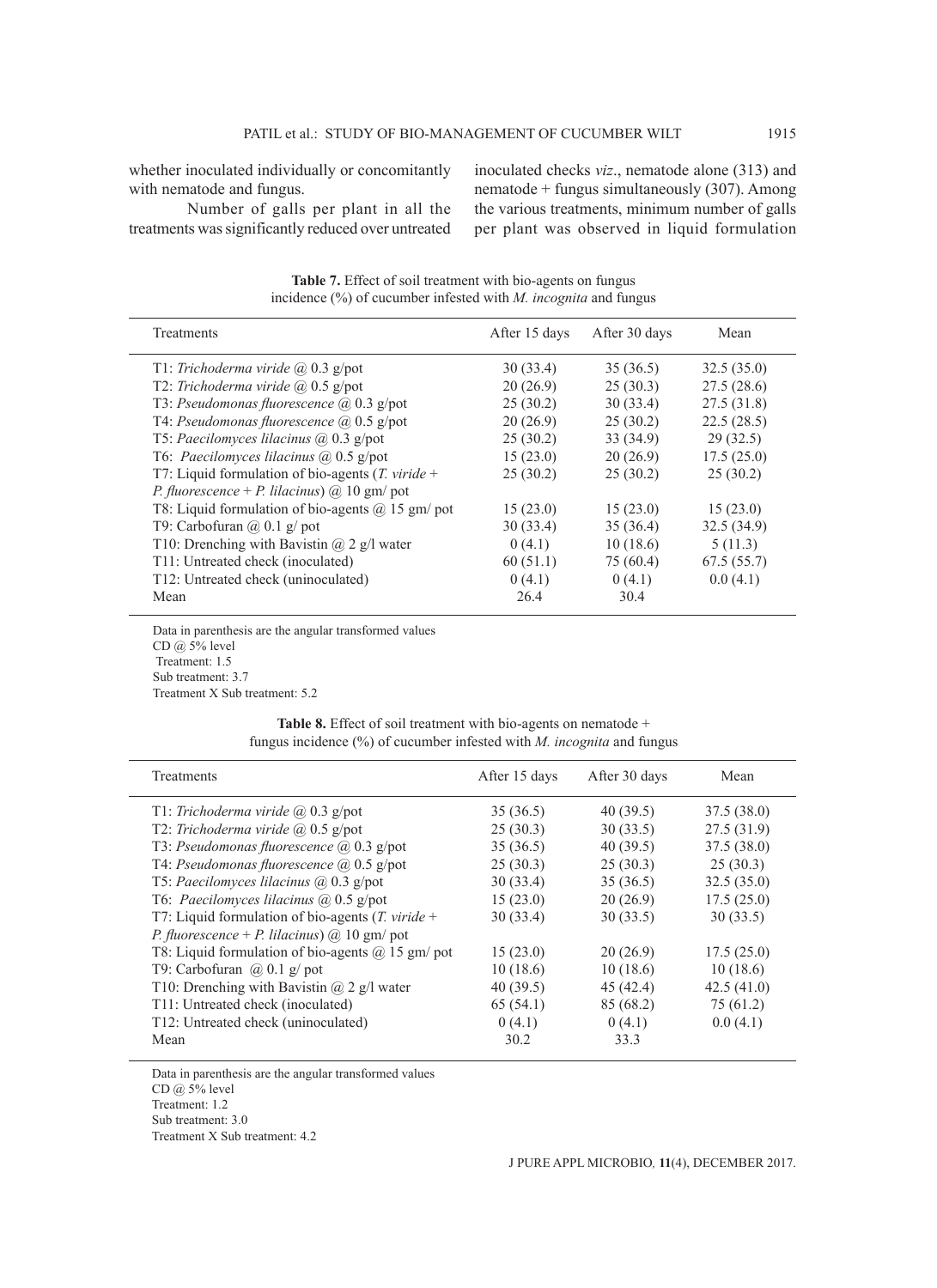of bio-agents (*T. viride* + *P. fluorescence* + *P. lilacinus*) @ 15 ml per kg soil (156), followed by *Paecilomyces lilacinus* @ 0.5 g per kg soil (164) irrespective of whether nematode inoculated individually or concomitantly. However, in plants inoculated with nematode alone, number of galls per plant was minimum in case of liquid formulation of bio-agents (160), followed by *P. lilacinus* (167) as compared to untreated inoculated check (313). Plants inoculated with nematode and fungus concomitantly, number of galls per plant was minimum in case of liquid formulation of bio-agents (153), followed by *P. lilacinus* (161) as compared to untreated inoculated check (307). Maximum reduction in number of galls per plant was observed in the presence of both nematode and fungus followed by nematode alone.

Nematode population J2/200 cc soil in all the treatments was significantly reduced over untreated inoculated checks *viz*., nematode alone  $(644)$  and nematode + fungus simultaneously  $(637)$ . Among the various treatments, minimum final nematode population  $J_2/200$  cc soil was observed in liquid formulation of bio-agents (*T. viride* + *P. fluorescence* + *P. lilacinus*) @ 15 ml per kg soil (171), followed by *Paecilomyces lilacinus* @ 0.5 g per kg soil (178) irrespective of whether nematode inoculated individually or concomitantly. However, in plants inoculated with nematode alone, final nematode population  $J_2/200$  cc soil was minimum in case of liquid formulation of bio-agents (175), followed by *P. lilacinus* (168) as compared to untreated inoculated check (644). Plants inoculated with nematode and fungus concomitantly, final nematode population  $J_2/200$  cc soil was minimum in case of liquid formulation of bio-agents (180), followed by *P. lilacinus* (176) as compared to untreated inoculated check (637). Maximum reduction in nematode population  $J_2/200$  cc soil was observed in the presence of both nematode and fungus followed by nematode alone.

In general, all the treatments significantly reduced incidence of nematode and fungus concomitantly on cucumber as compared to untreated inoculated check. Data were recorded 15 and 30 days after sowing. At 15 days after sowing, disease incidence was minimum (15 %) in case of soil treated with liquid formulation of bio-agents (*T. viride* + *P. fluorescence* + *P. lilacinus*) @ 15 ml per kg soil or *P. lilacinus*) @ 0.5 g per kg soil as

J PURE APPL MICROBIO*,* **11**(4), DECEMBER 2017.

compared to untreated inoculated check (65 %). At 30 days after sowing, disease incidence was minimum (15 %) in case of soil treated with liquid formulation of bio-agents followed by 20 % in case of *P. lilacinus*) @ 0.5 g per kg soil as compared to untreated inoculated check (85 %).

# **DISCUSSION**

Cucumber is highly susceptible to *M. incognita* and *F. oxysporum* disease complex as indicated by severity in root-knot development, nematode population densities, root colonization by fungus and plant growth suppression in the inoculated controls. Our results indicated that carbofuran is most effective among the treatments in improving plant growth and reducing *M. incognita* population densities in soil. Carbofuran impairs nematode neuromuscular activity by inhibiting the function of the enzyme acetyl cholinesterase resulting in reduced movement and ability of invasion and multiplication (Evans, 1973; Wright, 1981). The nematodes may also be killed while feeding on root tissues by the systemic action of these nematicides when they are absorbed by the plant roots and translocated in the plant system (van Berkum and Hoestra, 1979). Abuzar (2003) found similar effectiveness of carbofuran in suppressing *M. incognita* on *Abelmoschus esculetus.* Bavistin was found most effective in controlling root colonization by fungus. It inhibits the nuclear division of fungi by inactivating the spindle, which is composed of microtubules.

Bavistin as an important control measure against *F. oxysporum* (Prasad *et al*., 2000; Haseeb and Shukla, 2002; Abuzar, 2003, Haseeb *et at*., 2006). To maintain a low inoculum load by continuous application of systemic fungicide alone is not practical for the control of wilt disease. To cope with this, *A. indica* seed powder may be applied. It is clear from the results that besides chemicals *A. indica* seed powder were sufficiently effective against both the pathogens, this may be due to presence of active principles and toxic chemicals in *A. indica* cake (Abuzar and Haseeb, 2009; Abuzar and Haseeb, 2010). Initial investigations on antagonistic rhizobacteria against root-knot nematodes; include work by Kloepper *et al*. (1992). *P. fluorescens* was found not only effective against *M. incognita* but also against wilt